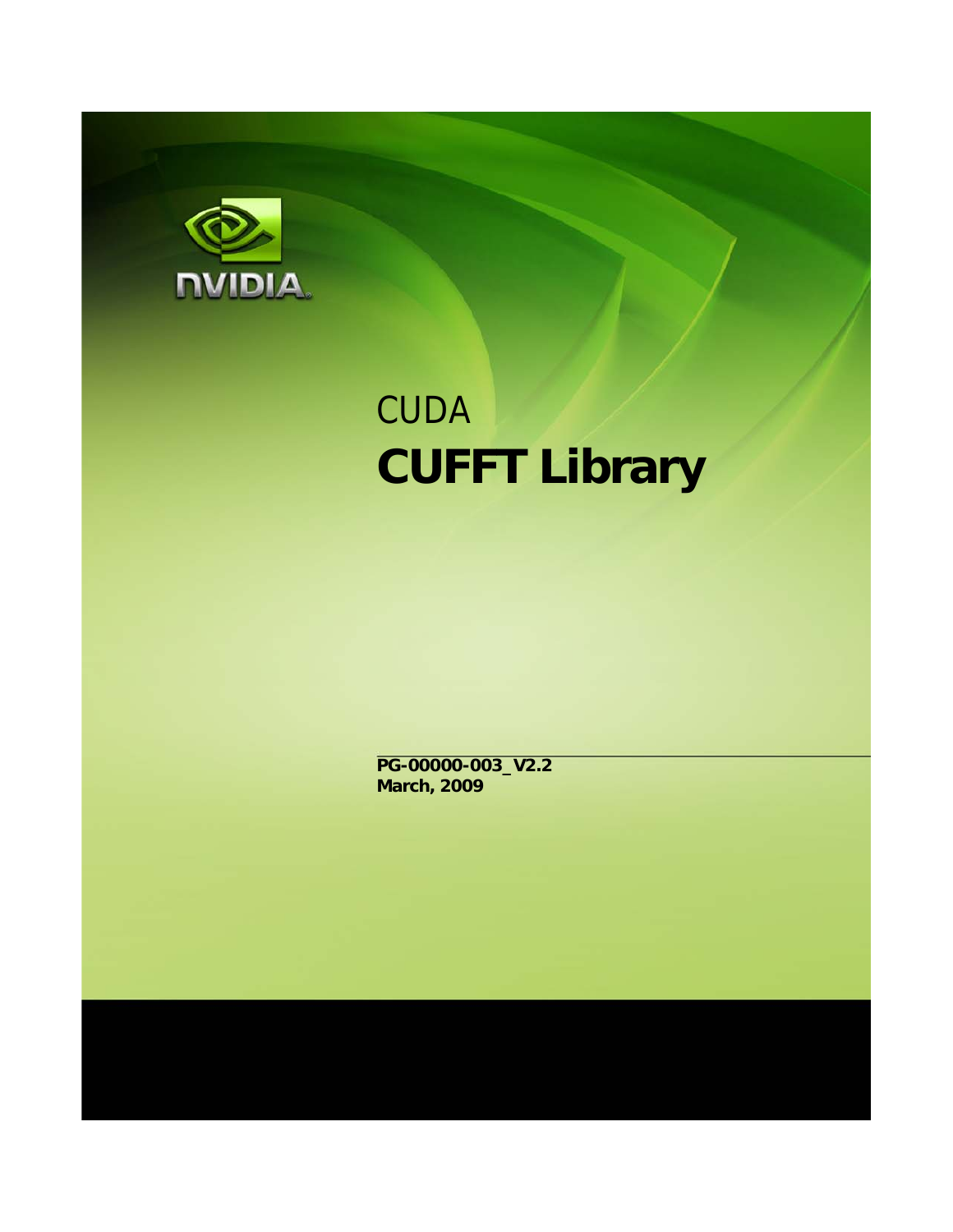#### Confidential Information

Published by NVIDIA Corporation 2701 San Tomas Expressway Santa Clara, CA 95050

#### **Notice**

This source code is subject to NVIDIA ownership rights under U.S. and international Copyright laws.

This software and the information contained herein is PROPRIETARY and CONFIDENTIAL to NVIDIA and is being provided under the terms and conditions of a Non‐Disclosure Agreement. Any reproduction or disclosure to any third party without the express written consent of NVIDIA is prohibited.

NVIDIA MAKES NO REPRESENTATION ABOUT THE SUITABILITY OF THIS SOURCE CODE FOR ANY PURPOSE. IT IS PROVIDED "AS IS" WITHOUT EXPRESS OR IMPLIED WARRANTY OF ANY KIND. NVIDIA DISCLAIMS ALL WARRANTIES WITH REGARD TO THIS SOURCE CODE, INCLUDING ALL IMPLIED WARRANTIES OF MERCHANTABILITY, NONINFRINGEMENT, AND FITNESS FOR A PARTICULAR PURPOSE. IN NO EVENT SHALL NVIDIA BE LIABLE FOR ANY SPECIAL, INDIRECT, INCIDENTAL, OR CONSEQUENTIAL DAMAGES, OR ANY DAMAGES WHATSOEVER RESULTING FROM LOSS OF USE, DATA OR PROFITS, WHETHER IN AN ACTION OF CONTRACT, NEGLIGENCE OR OTHER TORTIOUS ACTION, ARISING OUT OF OR IN CONNECTION WITH THE USE OR PERFORMANCE OF THIS SOURCE CODE.

U.S. Government End Users. This source code is a "commercial item" as that term is defined at 48 C.F.R. 2.101 (OCT 1995), consisting of "commercial computer software" and "commercial computer software documentation" as such terms are used in 48 C.F.R. 12.212 (SEPT 1995) and is provided to the U.S. Government only as a commercial end item. Consistent with 48 C.F.R.12.212 and 48 C.F.R. 227.7202‐1 through 227.7202‐4 (JUNE 1995), all U.S. Government End Users acquire the source code with only those rights set forth herein.

#### **Trademarks**

NVIDIA, CUDA, and the NVIDIA logo are trademarks or registered trademarks of NVIDIA Corporation in the United States and other countries. Other company and product names may be trademarks of the respective companies with which they are associated.

#### **Copyright**

© 2006–2009 by NVIDIA Corporation. All rights reserved.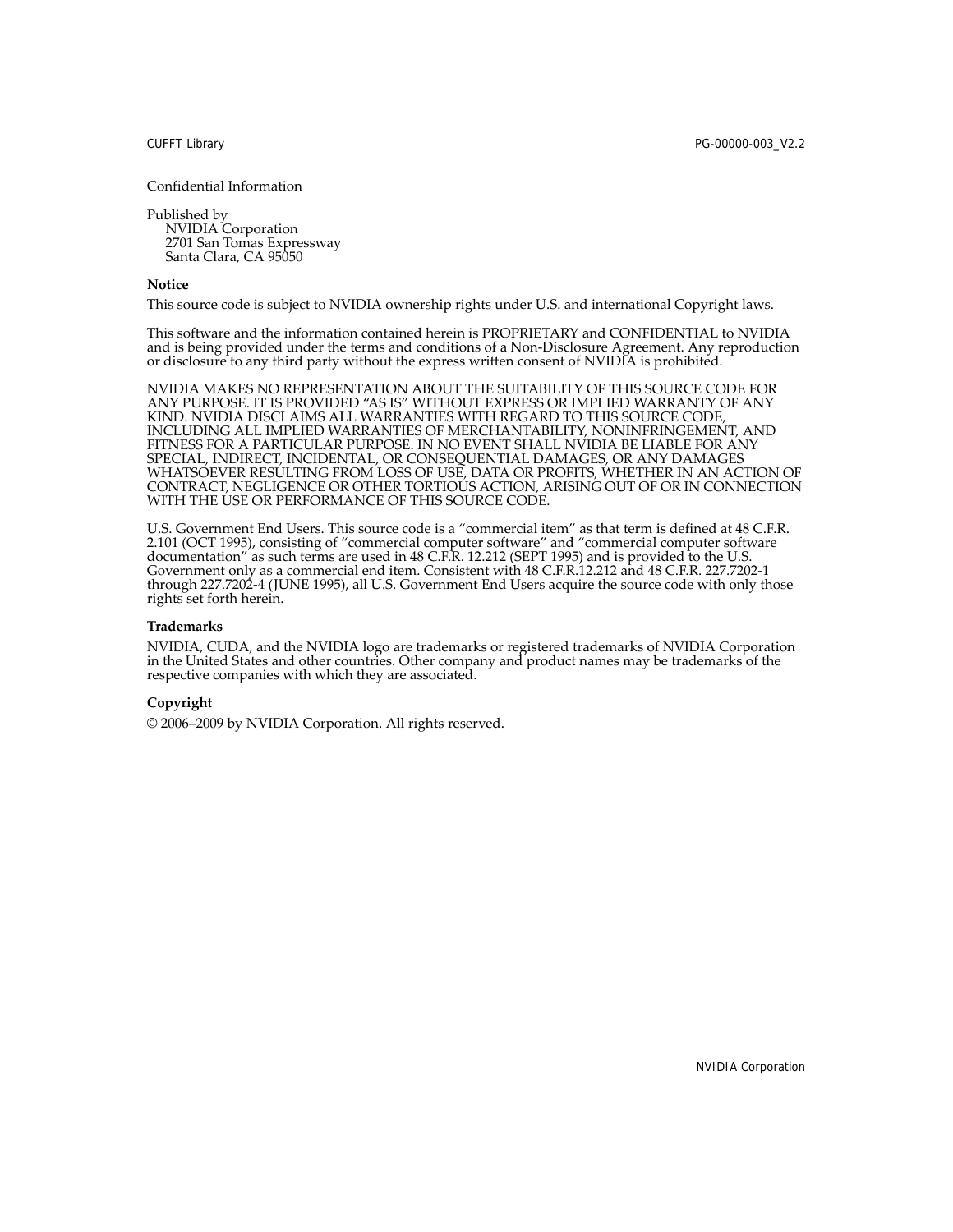# **Table of Contents**

 $\overline{\mathscr{C}}$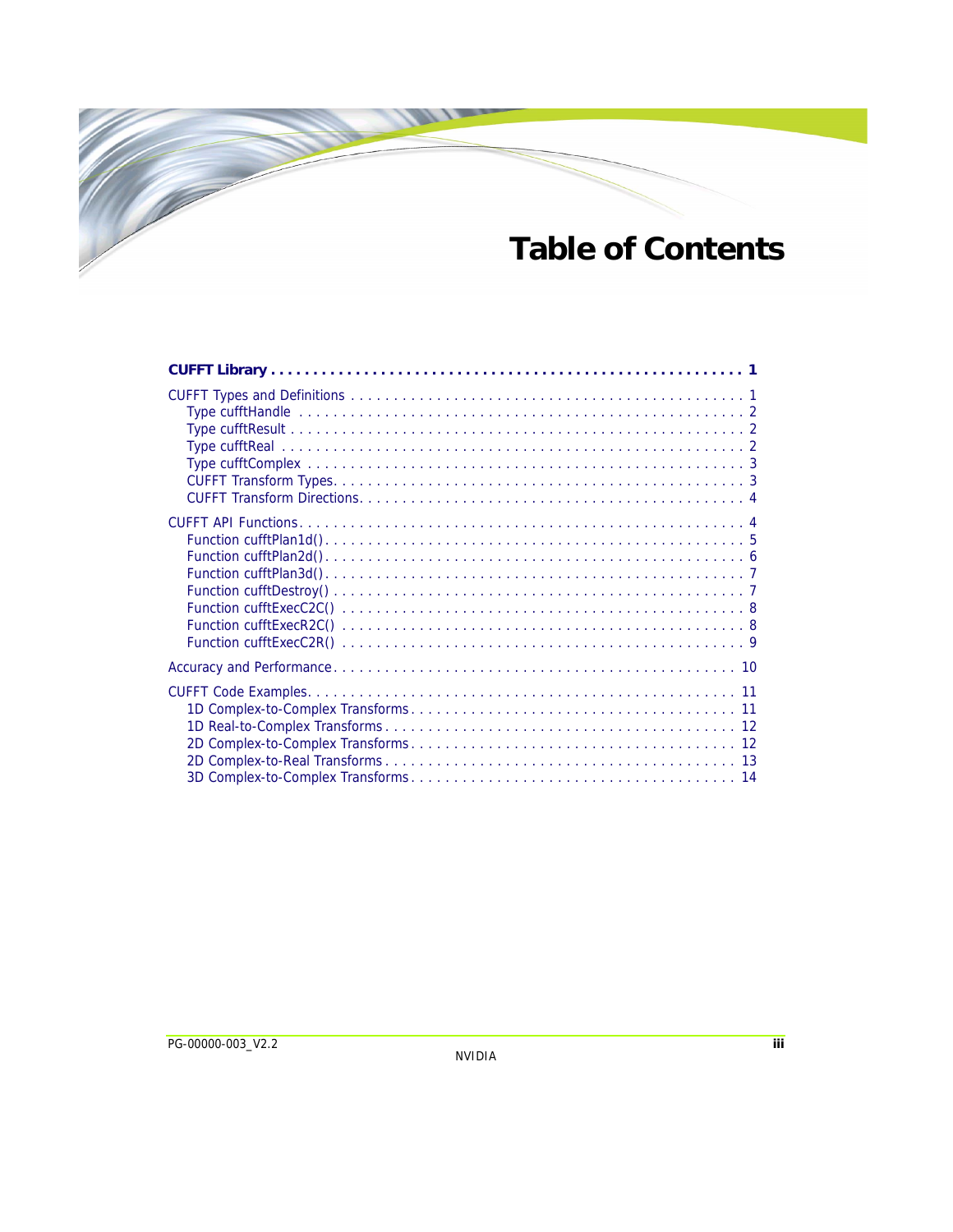# **CUFFT Library**

<span id="page-3-0"></span>This document describes CUFFT, the NVIDIA<sup>®</sup> CUDA<sup>™</sup> (compute unified device architecture) Fast Fourier Transform (FFT) library. The FFT is a divide-and-conquer algorithm for efficiently computing discrete Fourier transforms of complex or real‐valued data sets, and it is one of the most important and widely used numerical algorithms, with applications that include computational physics and general signal processing. The CUFFT library provides a simple interface for computing parallel FFTs on an NVIDIA GPU, which allows users to leverage the floating‐point power and parallelism of the GPU without having to develop a custom, GPU‐based FFT implementation.

FFT libraries typically vary in terms of supported transform sizes and data types. For example, some libraries only implement Radix‐2 FFTs, restricting the transform size to a power of two, while other implementations support arbitrary transform sizes. This version of the CUFFT library supports the following features:

- 1D, 2D, and 3D transforms of complex and real‐valued data.
- □ Batch execution for doing multiple 1D transforms in parallel.
- 2D and 3D transform sizes in the range [2, 16384] in any dimension.
- $\Box$  1D transform sizes up to 8 million elements.
- In‐place and out‐of‐place transforms for real and complex data.

# <span id="page-3-1"></span>CUFFT Types and Definitions

The next sections describe the CUFFT types and transform directions:

- "Type [cufftHandle"](#page-4-0) on page 2
- "Type [cufftResult"](#page-4-1) on page 2
- □ "Type [cufftReal"](#page-4-2) on page 2
- "Type [cufftComplex"](#page-5-0) on page 3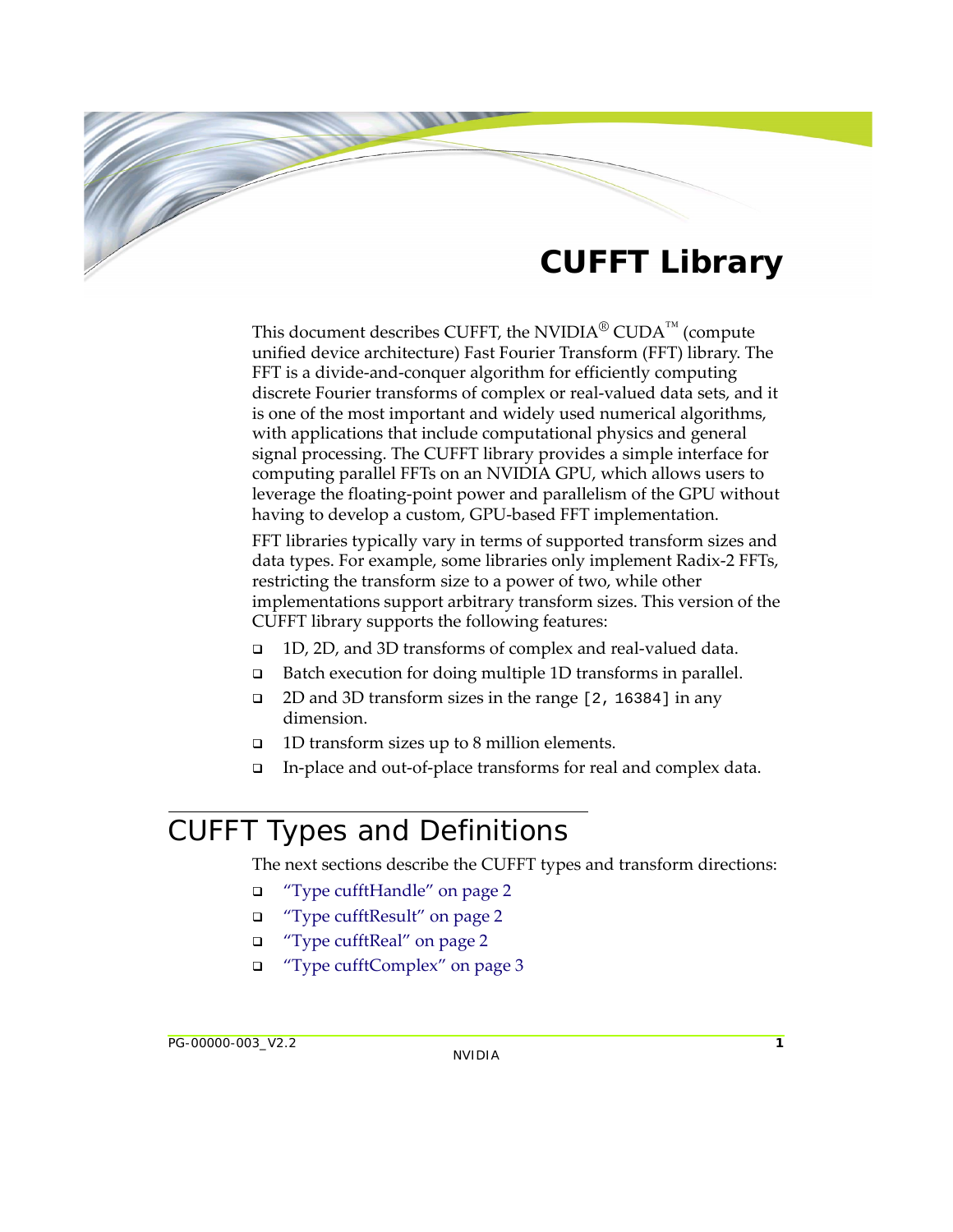- "CUFFT [Transform](#page-5-1) Types" on page 3
- □ "CUFFT Transform [Directions"](#page-6-0) on page 4

# <span id="page-4-0"></span>Type cufftHandle

#### **typedef unsigned int cufftHandle;**

is a handle type used to store and access CUFFT plans. For example, the user receives a handle after creating a CUFFT plan and uses this handle to execute the plan.

# <span id="page-4-1"></span>Type cufftResult

#### **typedef enum cufftResult\_t cufftResult;**

is an enumeration of values used exclusively as API function return values. The possible return values are defined as follows:

| <b>CUFFT SUCCESS</b>         | Any CUFFT operation is successful.          |
|------------------------------|---------------------------------------------|
| <b>CUFFT INVALID PLAN</b>    | CUFFT is passed an invalid plan handle.     |
| CUFFT ALLOC FAILED           | CUFFT failed to allocate GPU memory.        |
| CUFFT INVALID TYPE           | The user requests an unsupported type.      |
| CUFFT INVALID VALUE          | The user specifies a bad memory pointer.    |
| <b>CUFFT INTERNAL ERROR</b>  | Used for all internal driver errors.        |
| CUFFT_EXEC_FAILED            | CUFFT failed to execute an FFT on the GPU.  |
| <b>CUFFT SETUP FAILED</b>    | The CUFFT library failed to initialize.     |
| <b>CUFFT SHUTDOWN FAILED</b> | The CUFFT library failed to shut down.      |
| <b>CUFFT INVALID SIZE</b>    | The user specifies an unsupported FFT size. |

# <span id="page-4-2"></span>Type cufftReal

**typedef float cufftReal;**

is a single‐precision, floating‐point real data type.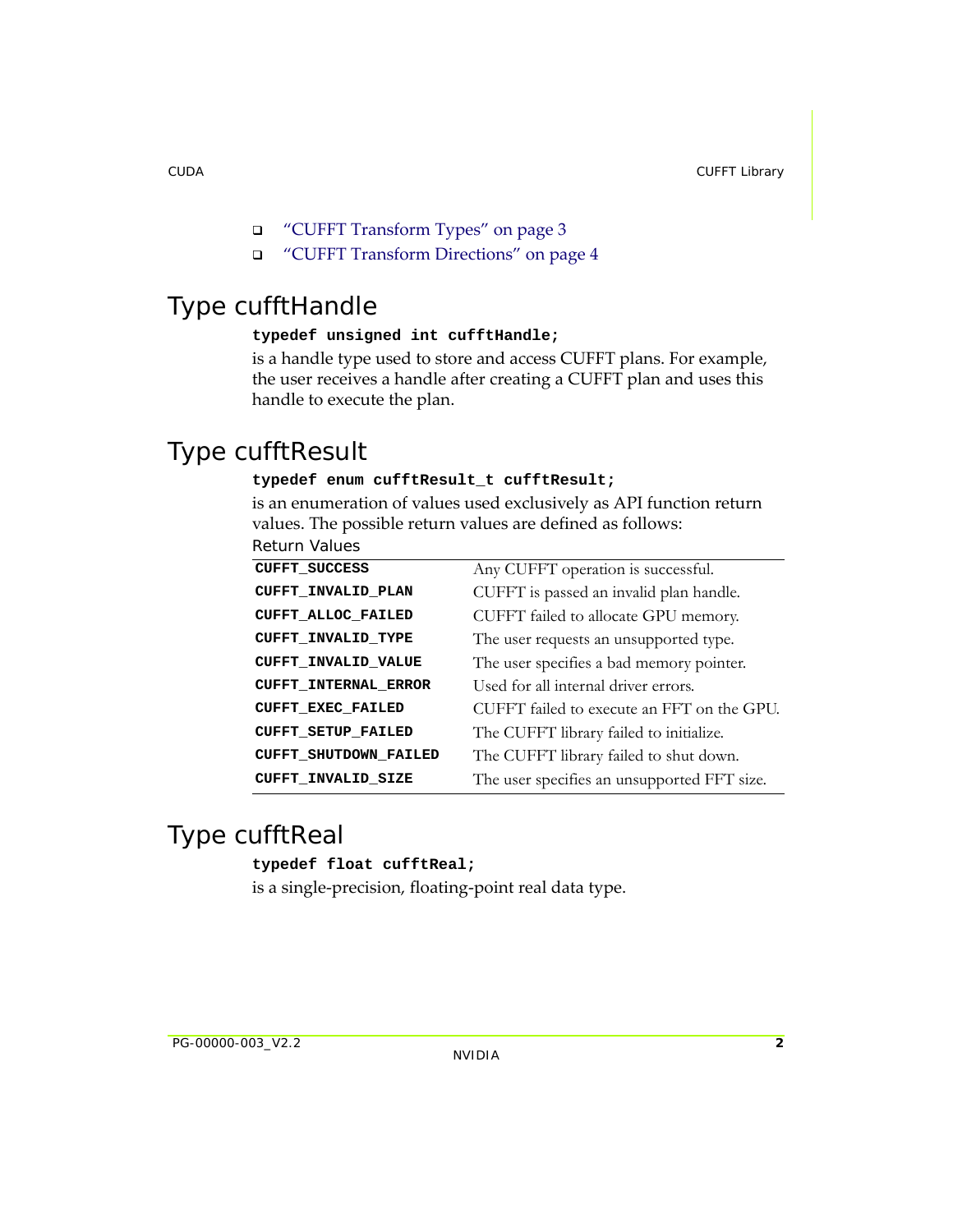# <span id="page-5-0"></span>Type cufftComplex

#### **typedef float cufftComplex[2];**

is a single‐precision, floating‐point complex data type that consists of interleaved real and imaginary components.

# <span id="page-5-1"></span>CUFFT Transform Types

The CUFFT library supports complex‐ and real‐data transforms. The **cufftType** data type is an enumeration of the types of transform data supported by CUFFT:

```
typedef enum cufftType_t {
         CUFFT_R2C = 0x2a, // Real to complex (interleaved)
         CUFFT_C2R = 0x2c, // Complex (interleaved) to real
         CUFFT_C2C = 0x29 // Complex to complex, interleaved
} cufftType;
```
For complex FFTs, the input and output arrays must interleave the real and imaginary parts (the **cufftComplex** type). The transform size in each dimension is the number of **cufftComplex** elements. The **CUFFT\_C2C** constant can be passed to any plan creation function to configure a complex‐to‐complex FFT.

For real-to-complex FFTs, the output array holds only the nonredundant complex coefficients. So for an N‐element transform, the output array holds N/2+1 **cufftComplex** terms. For higher‐ dimensional real transforms of the form  $N0 \times N1 \times ... \times Nn$ , the last dimension is cut in half such that the output data is  $N0 \times N1 \times ... \times (Nn)$ 2+1) complex elements. Therefore, in order to perform an in‐place FFT, the user has to pad the input array in the last dimension to (Nn/  $2+1$ ) complex elements or  $2*(N/2+1)$  real elements. Note that the real‐to‐complex transform is implicitly forward. Passing the **CUFFT\_R2C** constant to any plan creation function configures a real‐to‐ complex FFT.

The requirements for complex‐to‐real FFTs are similar to those for real‐ to-complex. In this case, the input array holds only the non-redundant, N/2+1 complex coefficients from a real‐to‐complex transform. The output is simply N elements of type **cufftReal**. However, for an in‐ place transform, the input size must be padded to  $2*(N/2+1)$  real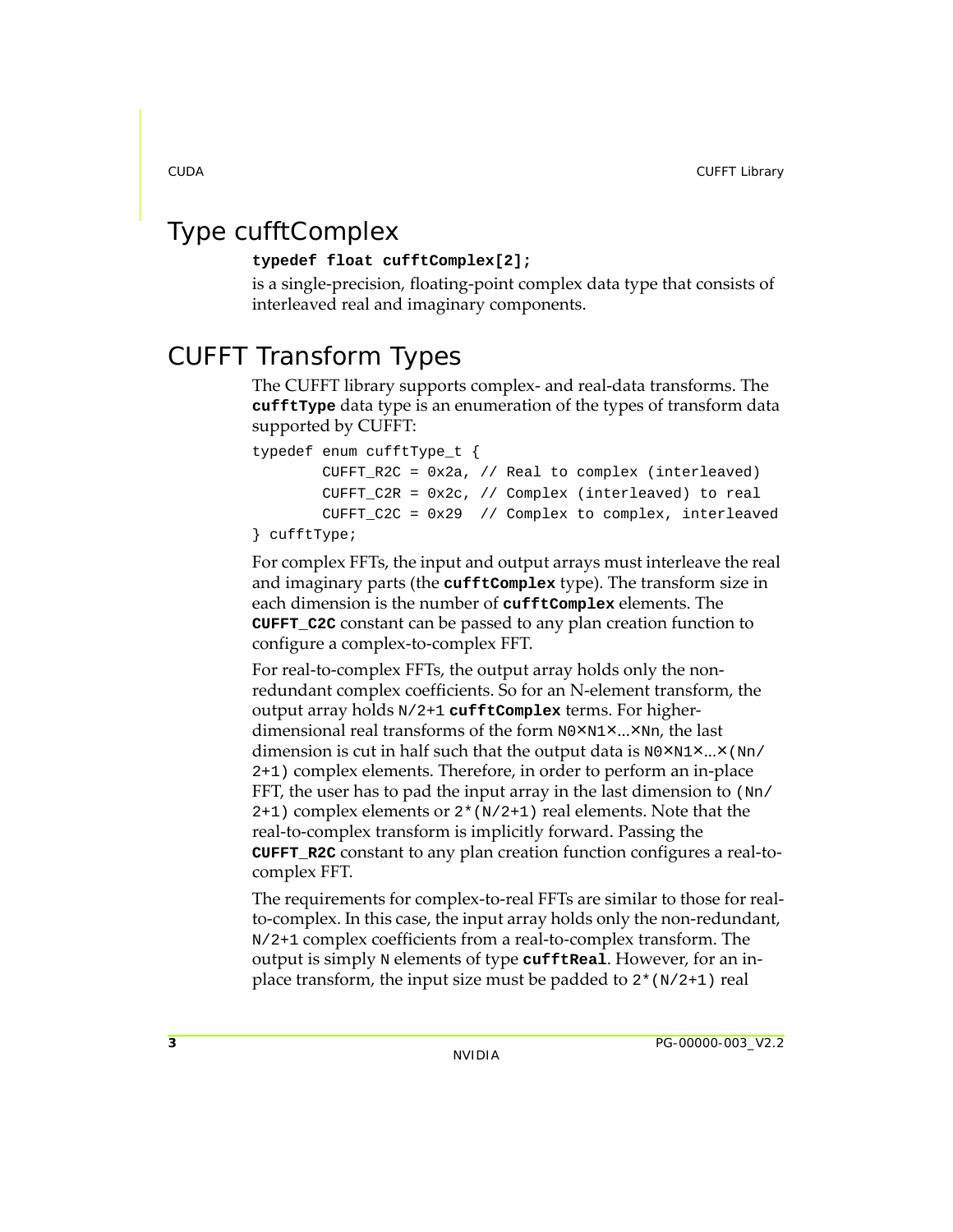elements. The complex‐to‐real transform is implicitly inverse. Passing the **CUFFT\_C2R** constant to any plan creation function configures a complex‐to‐real FFT.

For 1D complex-to-complex transforms, the stride between signals in a batch is assumed to be the number of **cufftComplex** elements in the logical transform size. However, for real‐data FFTs, the distance between signals in a batch depends on whether the transform is in‐ place or out‐of‐place. For in‐place FFTs, the input stride is assumed to be 2\*(N/2+1) **cufftReal** elements or N/2+1 **cufftComplex** elements. For out‐of‐place transforms, the input and output strides match the logical transform size (N) and the non-redundant size  $(N/2+1)$ , respectively.

# <span id="page-6-0"></span>CUFFT Transform Directions

The CUFFT library defines forward and inverse Fast Fourier Transforms according to the sign of the complex exponential term:

```
#define CUFFT_FORWARD -1
#define CUFFT_INVERSE 1
```
For higher-dimensional transforms (2D and 3D), CUFFT performs FFTs in row‐major or C order. For example, if the user requests a 3D transform plan for sizes *X*, *Y*, and *Z*, CUFFT transforms along *Z*, *Y*, and then *X*. The user can configure column‐major FFTs by simply changing the order of the size parameters to the plan creation API functions.

CUFFT performs un‐normalized FFTs; that is, performing a forward FFT on an input data set followed by an inverse FFT on the resulting set yields data that is equal to the input scaled by the number of elements. Scaling either transform by the reciprocal of the size of the data set is left for the user to perform as seen fit.

# <span id="page-6-1"></span>CUFFT API Functions

The CUFFT API is modeled after FFTW (see http://www.fftw.org), which is one of the most popular and efficient CPU‐based FFT libraries. FFTW provides a simple configuration mechanism called a *plan* that completely specifies the optimal—that is, the minimum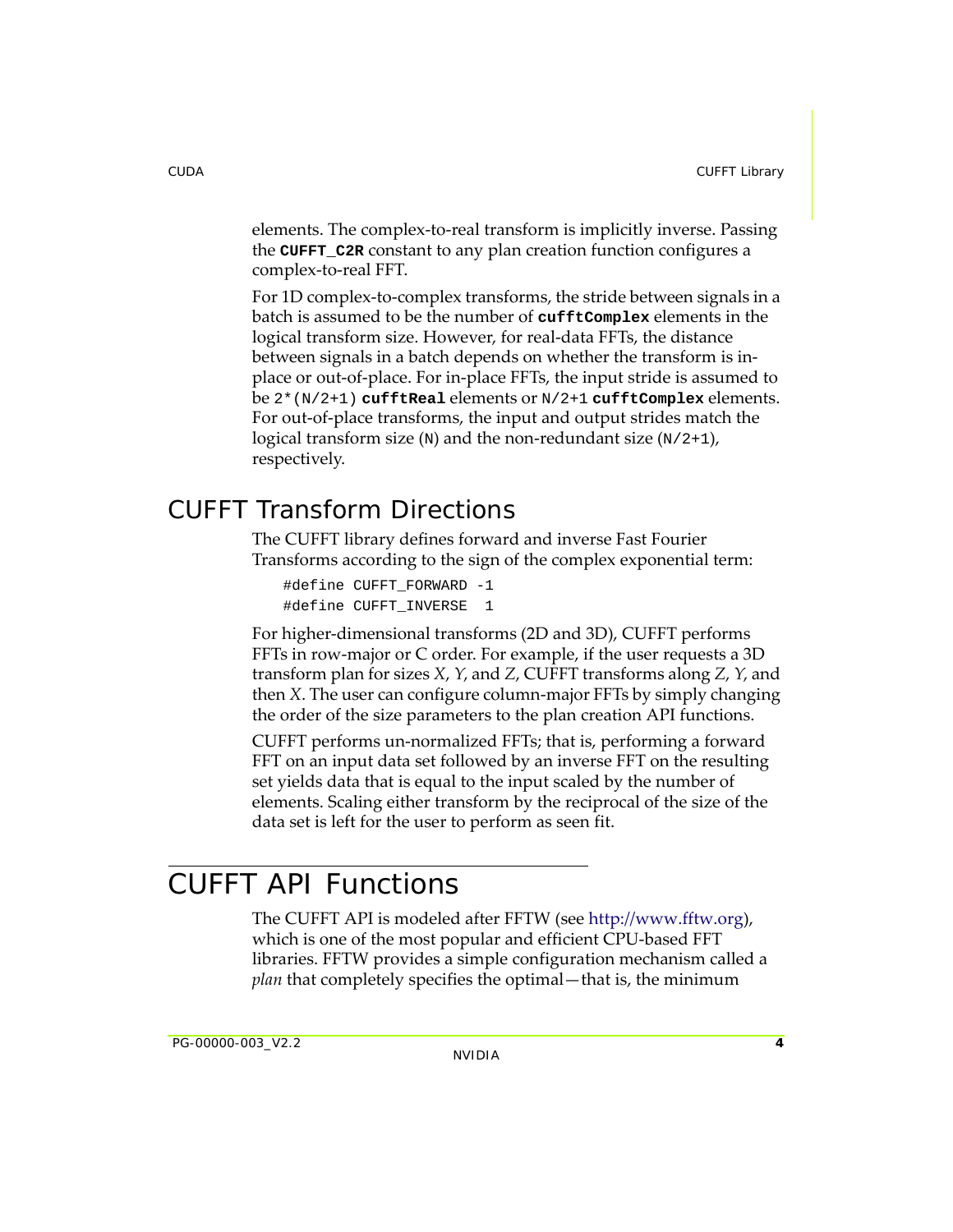floating‐point operation (flop)—plan of execution for a particular FFT size and data type. The advantage of this approach is that once the user creates a plan, the library stores whatever state is needed to execute the plan multiple times without recalculation of the configuration. The FFTW model works well for CUFFT because different kinds of FFTs require different thread configurations and GPU resources, and plans are a simple way to store and reuse configurations.

The CUFFT library initializes internal data upon the first invocation of an API function. Therefore, all API functions could return the **CUFFT\_SETUP\_FAILED** error code if the library fails to initialize. CUFFT shuts down automatically when all user‐created FFT plans are destroyed.

The CUFFT functions are as follows:

- "Function [cufftPlan1d\(\)"](#page-7-0) on page 5
- "Function [cufftPlan2d\(\)"](#page-8-0) on page 6
- "Function [cufftPlan3d\(\)"](#page-9-0) on page 7
- "Function [cufftDestroy\(\)"](#page-9-1) on page 7
- $\Box$  "Function [cufftExecC2C\(\)"](#page-10-0) on page 8
- "Function [cufftExecR2C\(\)"](#page-10-1) on page 8
- "Function [cufftExecC2R\(\)"](#page-11-0) on page 9

# <span id="page-7-0"></span>Function cufftPlan1d()

#### **cufftResult**

```
cufftPlan1d( cufftHandle *plan, int nx, cufftType type,
              int batch );
```
creates a 1D FFT plan configuration for a specified signal size and data type. The batch input parameter tells CUFFT how many 1D transforms to configure.

#### Input

| plan  | Pointer to a cufftHandle object                                  |
|-------|------------------------------------------------------------------|
| nx    | The transform size (e.g., 256 for a 256-point FFT)               |
| type  | The transform data type (e.g., CUFFT_C2C for complex to complex) |
| batch | Number of transforms of size nx                                  |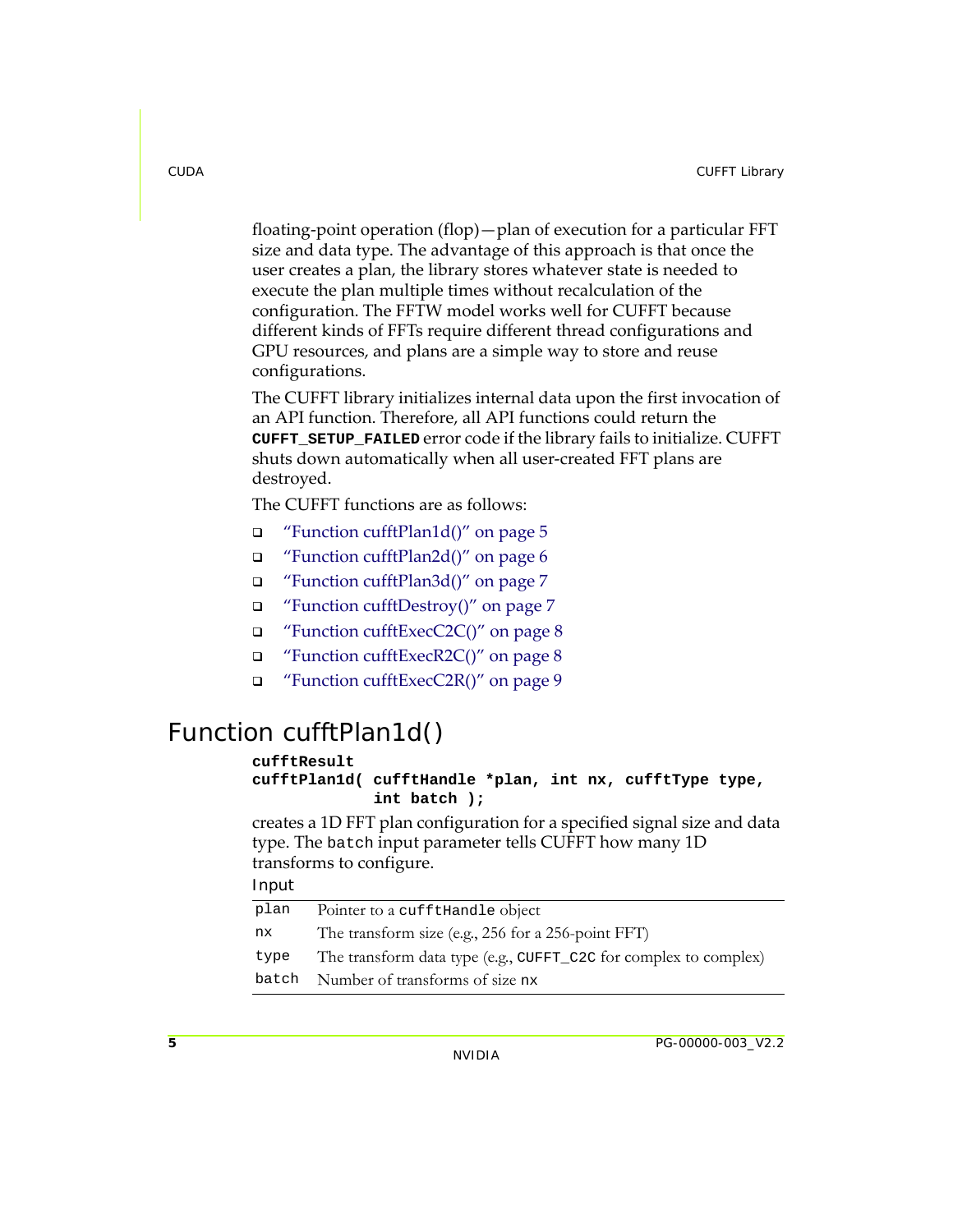| Output                    |                                                  |
|---------------------------|--------------------------------------------------|
| plan                      | Contains a CUFFT 1D plan handle value            |
| <b>Return Values</b>      |                                                  |
| <b>CUFFT SETUP FAILED</b> | CUFFT library failed to initialize.              |
| CUFFT INVALID SIZE        | The nx parameter is not a supported size.        |
| <b>CUFFT INVALID TYPE</b> | The type parameter is not supported.             |
| CUFFT ALLOC FAILED        | Allocation of GPU resources for the plan failed. |
| <b>CUFFT SUCCESS</b>      | CUFFT successfully created the FFT plan.         |

# <span id="page-8-0"></span>Function cufftPlan2d()

#### **cufftResult cufftPlan2d( cufftHandle \*plan, int nx, int ny, cufftType type );**

creates a 2D FFT plan configuration according to specified signal sizes and data type. This function is the same as **cufftPlan1d()** except that it takes a second size parameter, ny, and does not support batching.  $I \cdot n$ 

| mput                 |                                                             |                                                               |  |
|----------------------|-------------------------------------------------------------|---------------------------------------------------------------|--|
| plan                 | Pointer to a cufftHandle object                             |                                                               |  |
| nx                   |                                                             | The transform size in the $X$ dimension (number of rows)      |  |
| nу                   | The transform size in the $Y$ dimension (number of columns) |                                                               |  |
| type                 |                                                             | The transform data type (e.g., CUFFT_C2R for complex to real) |  |
| Output               |                                                             |                                                               |  |
| plan                 |                                                             | Contains a CUFFT 2D plan handle value                         |  |
| <b>Return Values</b> |                                                             |                                                               |  |
|                      | <b>CUFFT SETUP FAILED</b>                                   | CUFFT library failed to initialize.                           |  |
|                      | CUFFT INVALID SIZE                                          | The nx or ny parameter is not a supported size.               |  |
|                      | <b>CUFFT INVALID TYPE</b>                                   | The type parameter is not supported.                          |  |
|                      | CUFFT ALLOC FAILED                                          | Allocation of GPU resources for the plan failed.              |  |
|                      | <b>CUFFT SUCCESS</b>                                        | CUFFT successfully created the FFT plan.                      |  |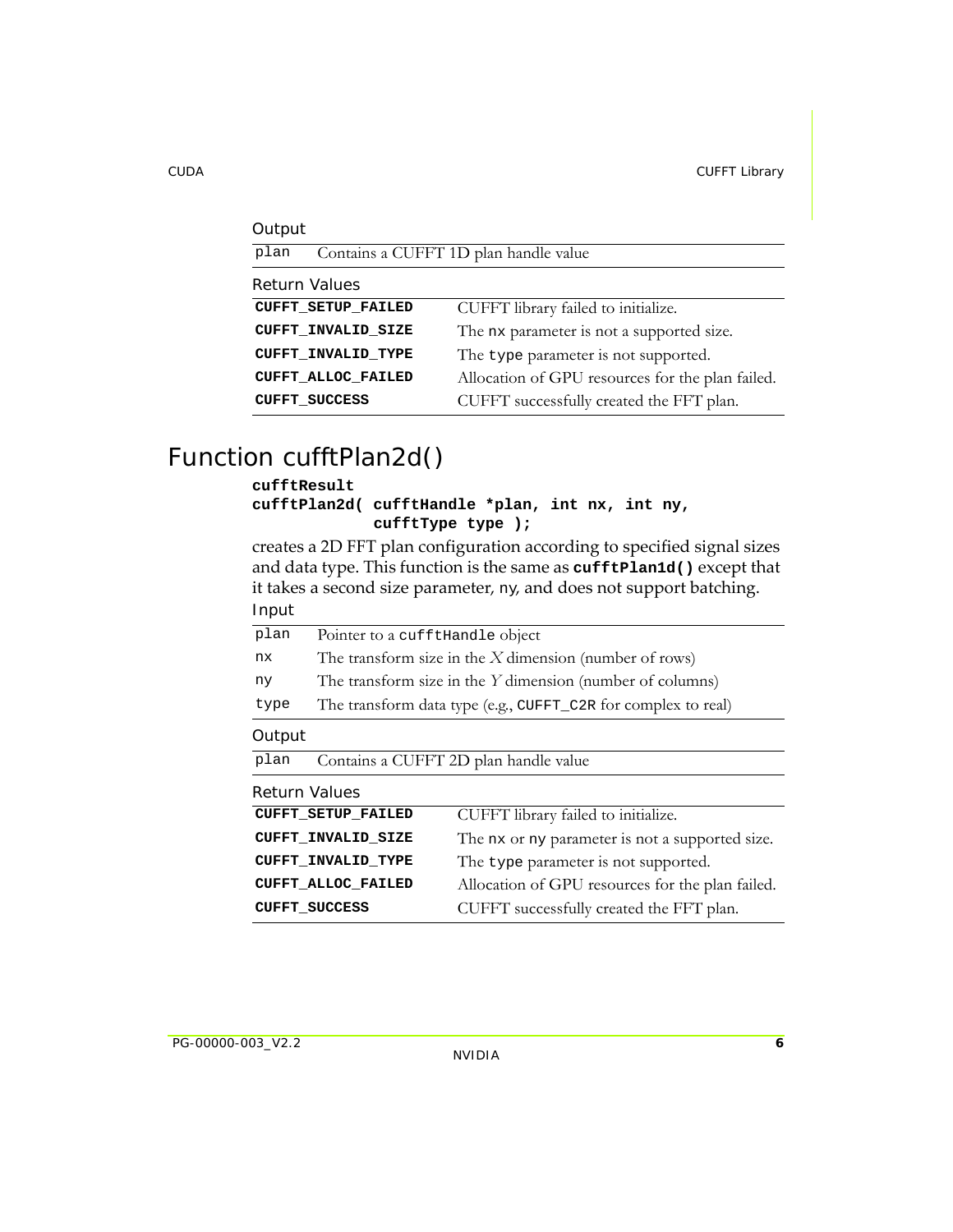# <span id="page-9-0"></span>Function cufftPlan3d()

#### **cufftResult**

#### **cufftPlan3d( cufftHandle \*plan, int nx, int ny, int nz, cufftType type );**

creates a 3D FFT plan configuration according to specified signal sizes and data type. This function is the same as **cufftPlan2d()** except that it takes a third size parameter nz. :

Input

| plan                 | Pointer to a cufftHandle object         |                                                               |
|----------------------|-----------------------------------------|---------------------------------------------------------------|
| nx                   | The transform size in the $X$ dimension |                                                               |
| ny                   | The transform size in the $Y$ dimension |                                                               |
| nz                   | The transform size in the Z dimension   |                                                               |
| type                 |                                         | The transform data type (e.g., CUFFT_R2C for real to complex) |
| Output               |                                         |                                                               |
| plan                 |                                         | Contains a CUFFT 3D plan handle value                         |
| Return Values        |                                         |                                                               |
|                      | <b>CUFFT SETUP FAILED</b>               | CUFFT library failed to initialize.                           |
|                      | CUFFT_INVALID_SIZE                      | Parameter nx, ny, or nz is not a supported size.              |
|                      | <b>CUFFT INVALID TYPE</b>               | The type parameter is not supported.                          |
|                      | CUFFT ALLOC FAILED                      | Allocation of GPU resources for the plan failed.              |
| <b>CUFFT SUCCESS</b> |                                         | CUFFT successfully created the FFT plan.                      |
|                      |                                         |                                                               |

# <span id="page-9-1"></span>Function cufftDestroy()

#### **cufftResult**

#### **cufftDestroy( cufftHandle plan );**

frees all GPU resources associated with a CUFFT plan and destroys the internal plan data structure. This function should be called once a plan is no longer needed to avoid wasting GPU memory.

Input

plan The cufftHandle object of the plan to be destroyed.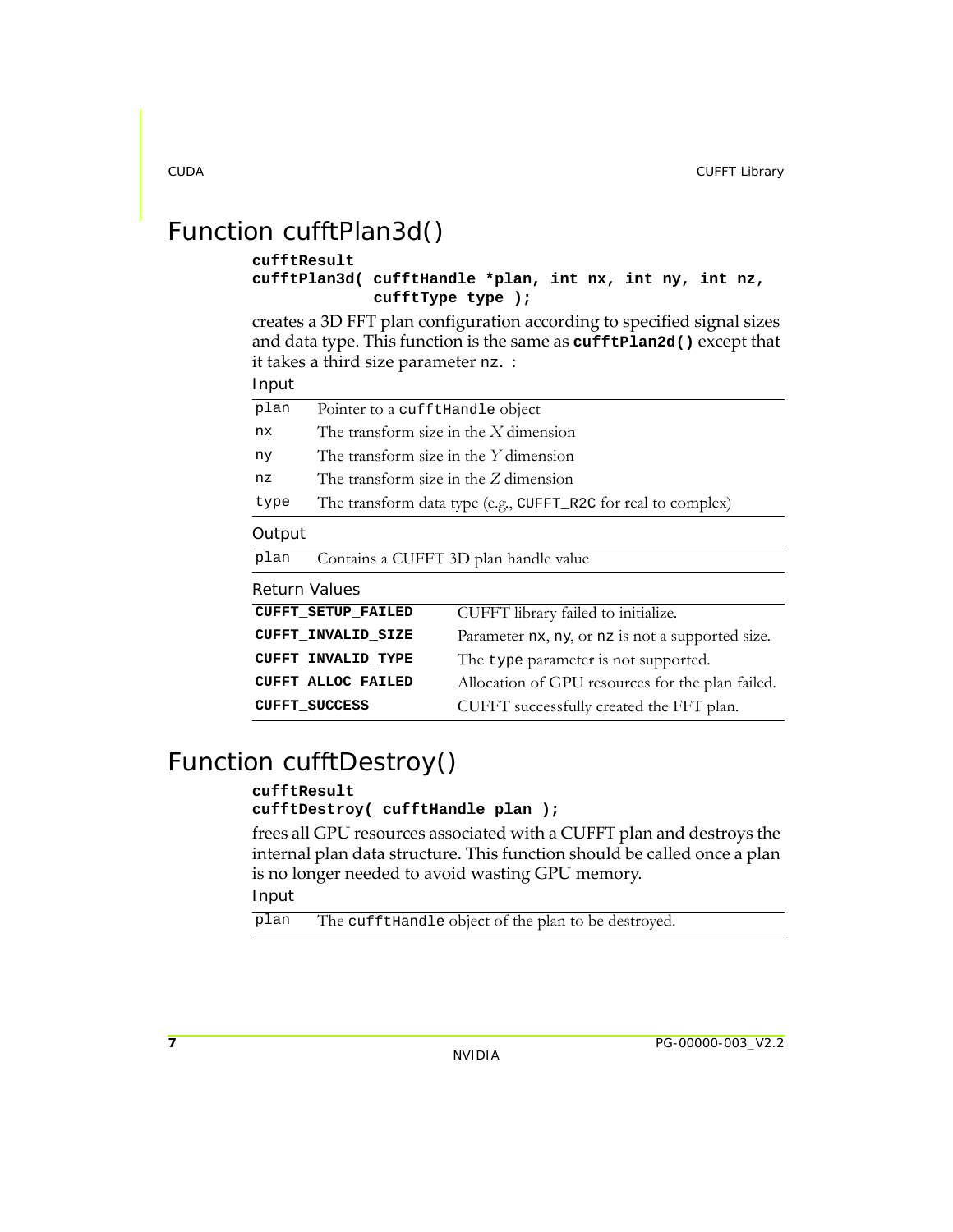| <b>Return Values</b>         |                                            |
|------------------------------|--------------------------------------------|
| <b>CUFFT SETUP FAILED</b>    | CUFFT library failed to initialize.        |
| <b>CUFFT SHUTDOWN FAILED</b> | CUFFT library failed to shut down.         |
| CUFFT INVALID PLAN           | The plan parameter is not a valid handle.  |
| <b>CUFFT SUCCESS</b>         | CUFFT successfully destroyed the FFT plan. |

# <span id="page-10-0"></span>Function cufftExecC2C()

#### **cufftResult**

#### **cufftExecC2C( cufftHandle plan, cufftComplex \*idata, cufftComplex \*odata, int direction );**

executes a CUFFT complex‐to‐complex transform plan. CUFFT uses as input data the GPU memory pointed to by the idata parameter. This function stores the Fourier coefficients in the odata array. If idata and odata are the same, this method does an in‐place transform. Input

| plan  | The cuffthandle object for the plan to update                     |
|-------|-------------------------------------------------------------------|
| idata | Pointer to the input data (in GPU memory) to transform            |
| odata | Pointer to the output data (in GPU memory)                        |
|       | direction The transform direction: CUFFT_FORWARD or CUFFT_INVERSE |

#### **Output**

odata Contains the complex Fourier coefficients

| Return values              |                                                               |
|----------------------------|---------------------------------------------------------------|
| <b>CUFFT SETUP FAILED</b>  | CUFFT library failed to initialize.                           |
| <b>CUFFT INVALID PLAN</b>  | The plan parameter is not a valid handle.                     |
| <b>CUFFT INVALID VALUE</b> | The idata, odata, and/or direction<br>parameter is not valid. |
| <b>CUFFT EXEC FAILED</b>   | CUFFT failed to execute the transform on GPU.                 |
| <b>CUFFT SUCCESS</b>       | CUFFT successfully executed the FFT plan.                     |
|                            |                                                               |

# <span id="page-10-1"></span>Function cufftExecR2C()

#### **cufftResult**

**cufftExecR2C( cufftHandle plan, cufftReal \*idata, cufftComplex \*odata );**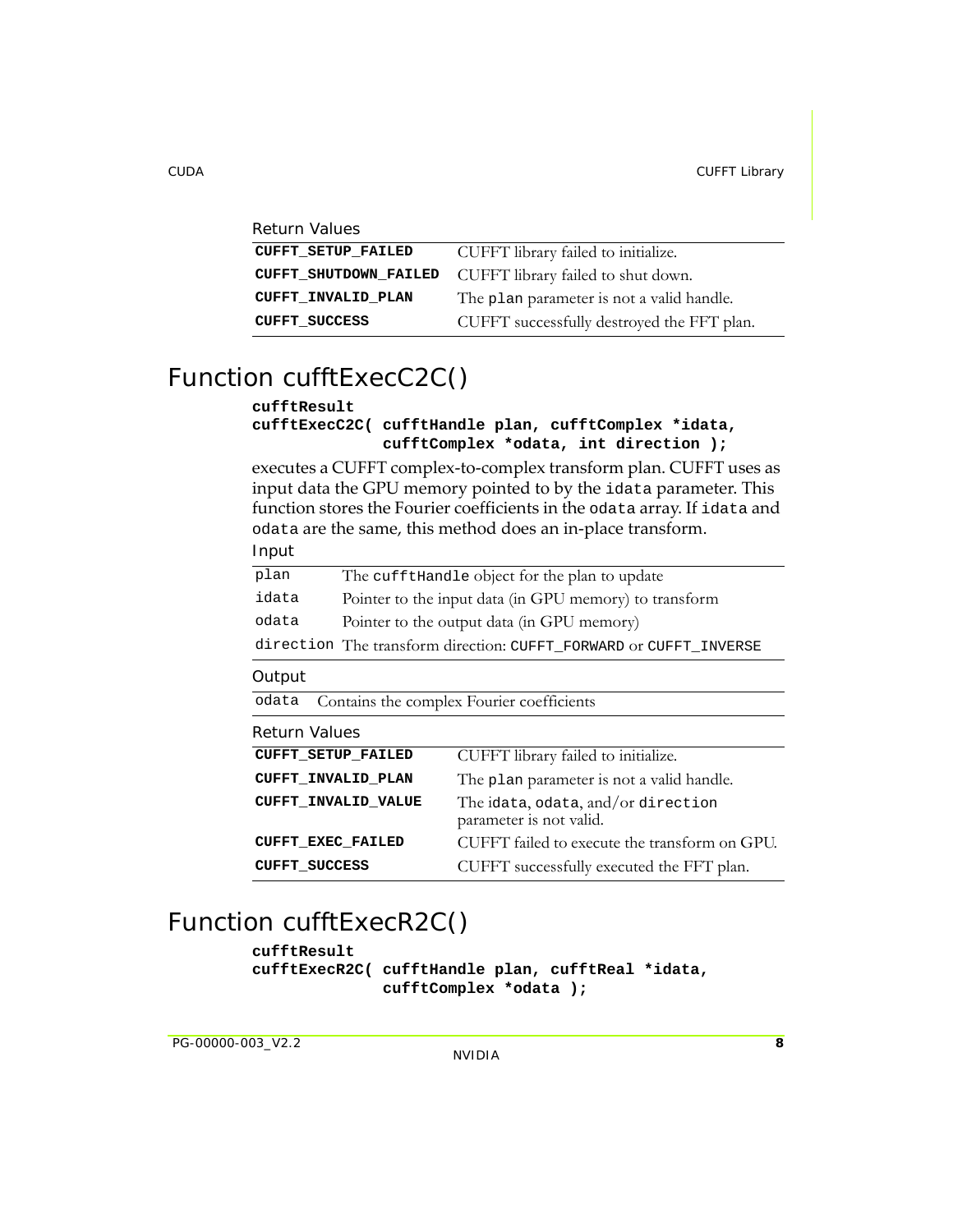executes a CUFFT real-to-complex (implicitly forward) transform plan. CUFFT uses as input data the GPU memory pointed to by the idata parameter. This function stores the non‐redundant Fourier coefficients in the odata array. If idata and odata are the same, this method does an in‐place transform (See "CUFFT [Transform](#page-5-1) Types" on page 3 for details on real data FFTs.)

| Input         |                            |                                                             |
|---------------|----------------------------|-------------------------------------------------------------|
| plan          |                            | The cuffthandle object for the plan to update               |
| idata         |                            | Pointer to the real input data (in GPU memory) to transform |
| odata         |                            | Pointer to the complex output data (in GPU memory)          |
| Output        |                            |                                                             |
| odata         |                            | Contains the complex Fourier coefficients                   |
| Return Values |                            |                                                             |
|               | <b>CUFFT SETUP FAILED</b>  | CUFFT library failed to initialize.                         |
|               | CUFFT INVALID PLAN         | The plan parameter is not a valid handle.                   |
|               | <b>CUFFT INVALID VALUE</b> | The idata and/or odata parameter is not valid.              |
|               |                            |                                                             |
|               | <b>CUFFT EXEC FAILED</b>   | CUFFT failed to execute the transform on GPU.               |

# <span id="page-11-0"></span>Function cufftExecC2R()

#### **cufftResult**

```
cufftExecC2R( cufftHandle plan, cufftComplex *idata,
              cufftReal *odata );
```
executes a CUFFT complex‐to‐real (implicitly inverse) transform plan. CUFFT uses as input data the GPU memory pointed to by the idata parameter. The input array holds only the non‐redundant complex Fourier coefficients. This function stores the real output values in the odata array. If idata and odata are the same, this method does an in‐ place transform. (See "CUFFT [Transform](#page-5-1) Types" on page 3 for details on real data FFTs.)

#### Input

| plan  | The cufftHandle object for the plan to update                  |
|-------|----------------------------------------------------------------|
| idata | Pointer to the complex input data (in GPU memory) to transform |
| odata | Pointer to the real output data (in GPU memory)                |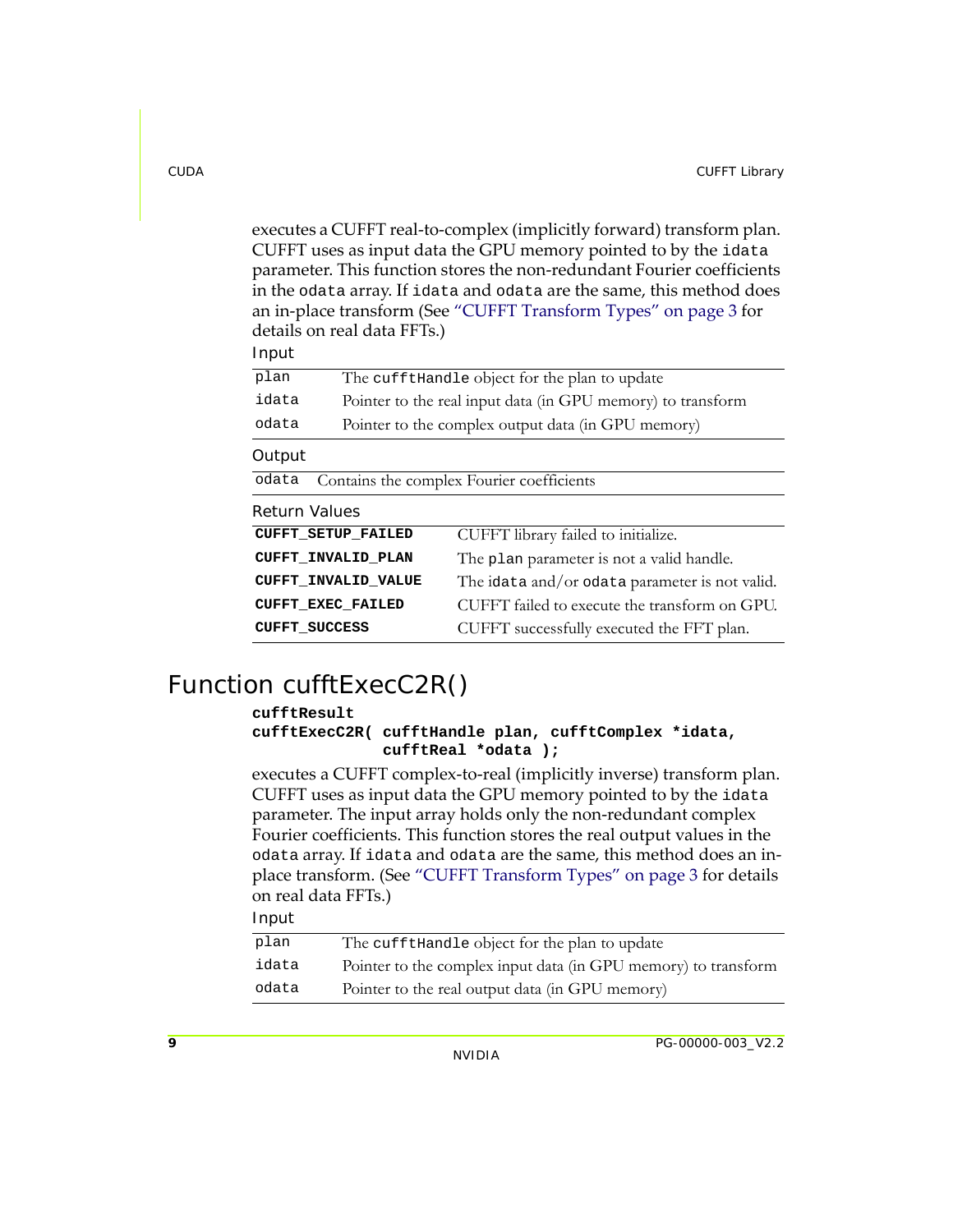| Output                                        |                                                |  |  |
|-----------------------------------------------|------------------------------------------------|--|--|
| odata<br>Contains the real-valued output data |                                                |  |  |
| Return Values                                 |                                                |  |  |
| <b>CUFFT SETUP FAILED</b>                     | CUFFT library failed to initialize.            |  |  |
| CUFFT INVALID PLAN                            | The plan parameter is not a valid handle.      |  |  |
| <b>CUFFT INVALID VALUE</b>                    | The idata and/or odata parameter is not valid. |  |  |
| <b>CUFFT EXEC FAILED</b>                      | CUFFT failed to execute the transform on GPU.  |  |  |
| <b>CUFFT SUCCESS</b>                          | CUFFT successfully executed the FFT plan.      |  |  |

# <span id="page-12-0"></span>Accuracy and Performance

The CUFFT library implements several FFT algorithms, each having different performance and accuracy. The best performance paths correspond to transform sizes that meet two criteria:

- **1.** Fit in CUDAʹs shared memory
- **2.** Are powers of a single factor (for example, powers of two)

These transforms are also the most accurate due to the numeric stability of the chosen FFT algorithm. For transform sizes that meet the first criterion but not second, CUFFT uses a more general mixed‐radix FFT algorithm that is usually slower and less numerically accurate. Therefore, if possible it is best to use sizes that are powers of two or four, or powers of other small primes (such as, three, five, or seven). In addition, the power‐of‐two FFT algorithm in CUFFT makes maximum use of shared memory by blocking sub‐transforms for signals that do not meet the first criterion.

For transform sizes that do not meet either criteria above, CUFFT uses an out‐of‐place, mixed‐radix algorithm that stores all intermediate results in CUDAʹs global GPU memory. Although this algorithm uses optimized transform modules for many factors, it has generally lower performance because global memory has less bandwidth than shared memory. The one exception is large 1D transforms, where CUFFT uses a distributed algorithm that performs a 1D FFT using a 2D FFT, where the dimensions of the 2D transform are factors of the 1D size. This path attempts to utilize the faster transforms mentioned above even if the signal size is too large to fit in CUDA's shared memory.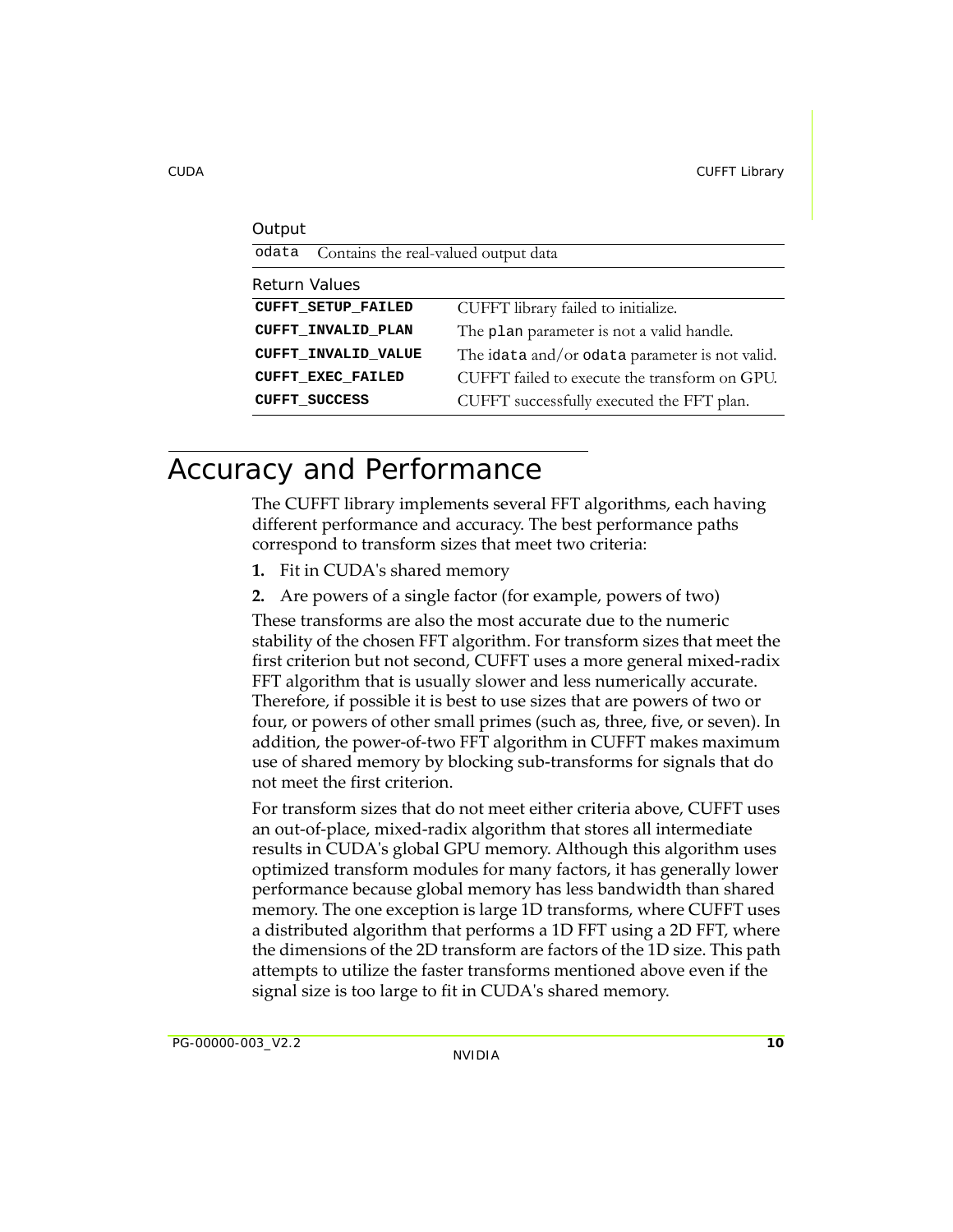Many FFT algorithms for real data exploit the conjugate symmetry property to reduce computation and memory cost by roughly half. However, CUFFT does not implement any specialized algorithms for real data, and so there is no direct performance benefit to using real-tocomplex (or complex‐to‐real) plans instead of complex‐to‐complex. For this release, the real data API exists primarily for convenience, so that users do not have to build interleaved complex data from a real data source before using the library. For 1D transforms, the performance for real data will either match or be less than the complex equivalent (due to an extra copy in come cases). However, there is usually a performance benefit to using real data for 2D and 3D FFTs, since all transforms but the last dimension operate on roughly half the logical signal size

# <span id="page-13-0"></span>CUFFT Code Examples

This section provides simple examples of 1D, 2D, and 3D complex and real data transforms that use the CUFFT to perform forward and inverse FFTs.

# <span id="page-13-1"></span>1D Complex-to-Complex Transforms

```
#define NX 256
#define BATCH 10
cufftHandle plan;
cufftComplex *data;
cudaMalloc((void**)&data, sizeof(cufftComplex)*NX*BATCH);
/* Create a 1D FFT plan. */
cufftPlan1d(&plan, NX, CUFFT_C2C, BATCH);
/* Use the CUFFT plan to transform the signal in place. */
cufftExecC2C(plan, data, data, CUFFT_FORWARD);
/* Inverse transform the signal in place. */
cufftExecC2C(plan, data, data, CUFFT INVERSE);
```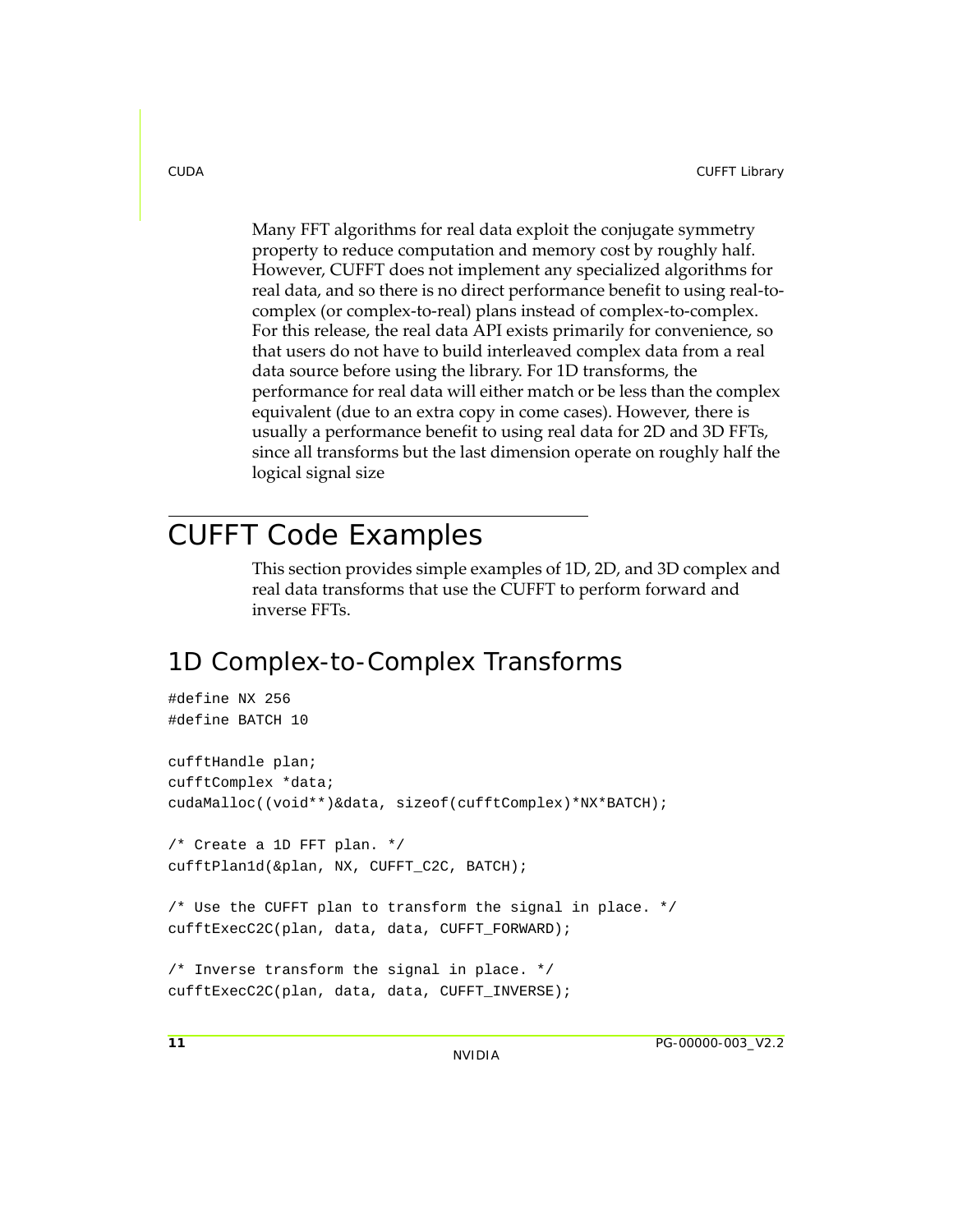cudaFree(data);

```
/* Note:
(1) Divide by number of elements in data set to get back original data
(2) Identical pointers to input and output arrays implies in-place
    transformation
*/
/* Destroy the CUFFT plan. */
cufftDestroy(plan);
```
### <span id="page-14-0"></span>1D Real-to-Complex Transforms

```
#define NX 256
#define BATCH 10
cufftHandle plan;
cufftComplex *data;
cudaMalloc((void**)&data, sizeof(cufftComplex)*(NX/2+1)*BATCH);
/* Create a 1D FFT plan. */
cufftPlan1d(&plan, NX, CUFFT_R2C, BATCH);
/* Use the CUFFT plan to transform the signal in place. */
cufftExecR2C(plan, (cufftReal*)data, data);
/* Destroy the CUFFT plan. */
cufftDestroy(plan);
cudaFree(data);
```
# <span id="page-14-1"></span>2D Complex-to-Complex Transforms

```
#define NX 256
#define NY 128
cufftHandle plan;
cufftComplex *idata, *odata;
```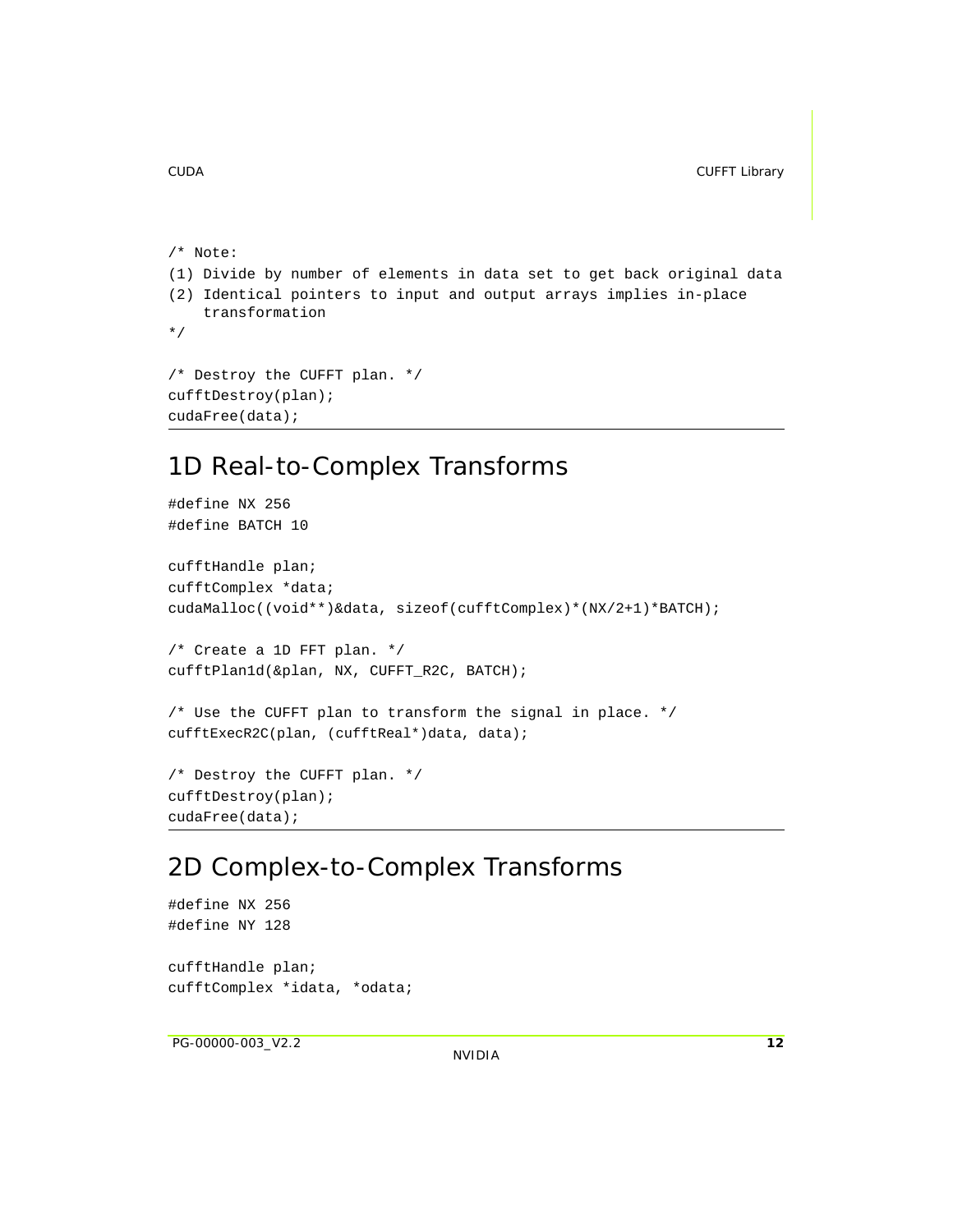```
cudaMalloc((void**)&idata, sizeof(cufftComplex)*NX*NY);
cudaMalloc((void**)&odata, sizeof(cufftComplex)*NX*NY);
/* Create a 2D FFT plan. */
cufftPlan2d(&plan, NX, NY, CUFFT_C2C);
/* Use the CUFFT plan to transform the signal out of place. */
cufftExecC2C(plan, idata, odata, CUFFT_FORWARD);
/* Note: idata != odata indicates an out-of-place transformation
          to CUFFT at execution time
 */
/* Inverse transform the signal in place */
cufftExecC2C(plan, odata, odata, CUFFT_INVERSE);
/* Destroy the CUFFT plan. */
cufftDestroy(plan);
cudaFree(idata); cudaFree(odata);
```
### <span id="page-15-0"></span>2D Complex-to-Real Transforms

```
#define NX 256
#define NY 128
cufftHandle plan;
cufftComplex *idata;
cufftReal *odata;
cudaMalloc((void**)&idata, sizeof(cufftComplex)*NX*NY);
cudaMalloc((void**)&odata, sizeof(cufftReal)*NX*NY);
/* Create a 2D FFT plan. */
cufftPlan2d(&plan, NX, NY, CUFFT_C2R);
/* Use the CUFFT plan to transform the signal out of place. */
cufftExecC2R(plan, idata, odata);
```